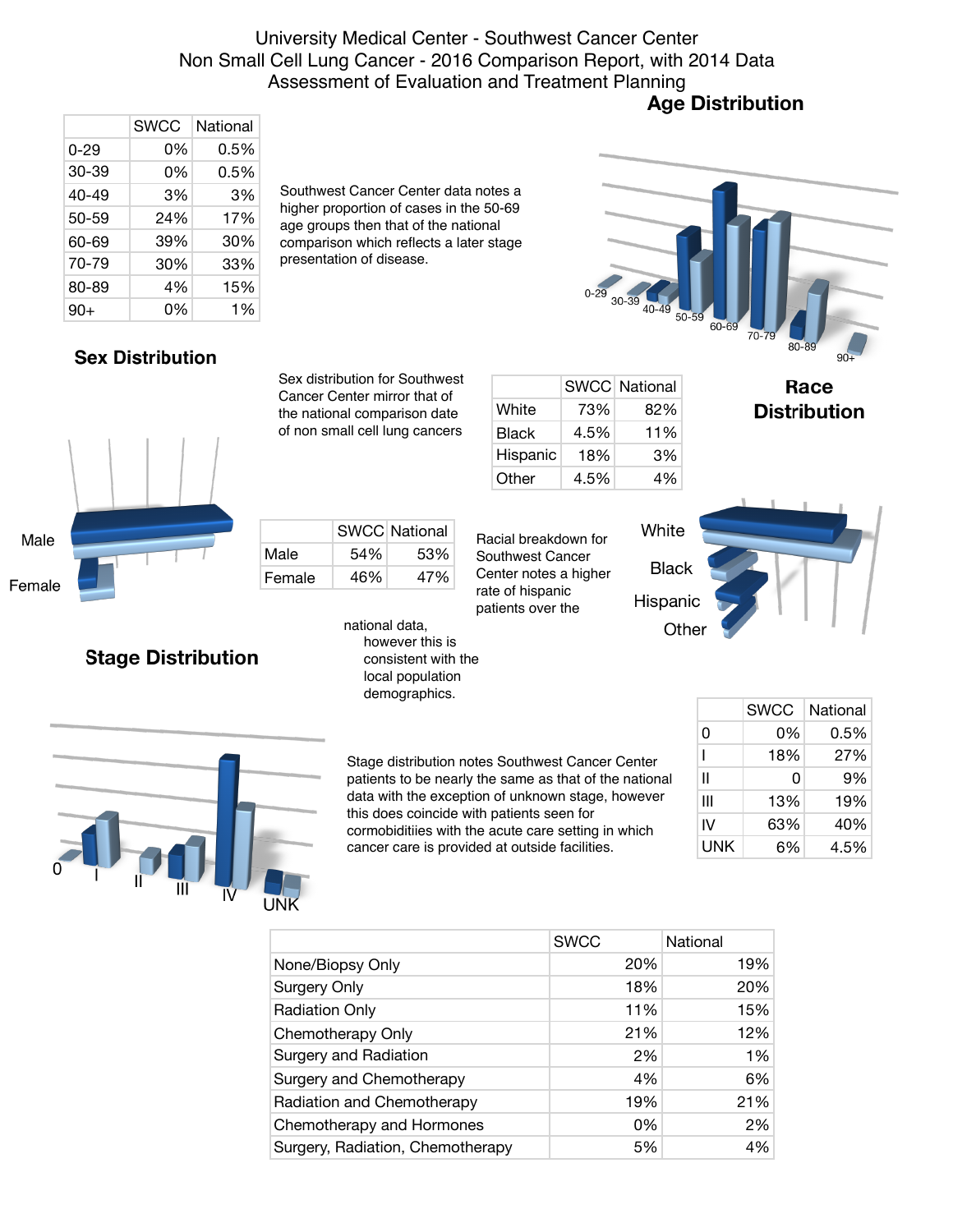#### University Medical Center - Southwest Cancer Center Non Small Cell Lung Cancer - 2016 Comparison Report, with 2014 Data Assessment of Evaluation and Treatment Planning **Treatment Distribution**

NCCN Guideline; NSCL-1; Clinical Stage 1,2,3 = Smoking cessation advice and counseling are offered.

University Medical Center/Southwest Cancer Center data;

| Tobacco Users                      | $24 = 77\%$  |
|------------------------------------|--------------|
| Smoking cessation discussion noted | $24 = 100\%$ |

# **2016 Assessment of Evaluation and Treatment Planning Non Small Cell Carcinoma**

STUDY PURPOSE: To assess if Stage I Non Small Cell Lung Carcinoma cases diagnosed and treated at University Medical Center/Southwest Cancer Center have diagnostic work-up and treatment based on NCCN Guidelines.

CoC Cancer Program Requirement: Std 4.6; Assessment and Evaluation of Treatment Planning: Each year, a physician member of the cancer committee performs a study to assess whether patients within the<br>program are evaluated a recognized guideline.

#### **Background:**

The study conducted by Cancer Committee this year analyzed the diagnostic and treatment patterns of Non Small Cell Lung Carcinoma patients compared to the NCCN (National Comprehensive Cancer Network) Version 4.2016.

#### **Study Criteria: Site Specific Sample based on identified need or concern:**

Site Specific Sample: Non Small Cell Lung Carcinoma Accession Year: 2014, Class of Case 10-22 Focus on AJCC Clinical Stages: Stage IA: T1a, N0, M0; T1b, N0, M0 Stage IB: T2a, N0, M0

2014 Total Cases: Stage  $I = 12$ 

Data reviewed for each case included looking at the patient's age, diagnostic workup, clinical stage, and first course of treatment documented in the Cancer Registry (CR) abstract.

#### **Diagnostic Evaluation and Primary Treatment based on NCCN Guideline:**

Preliminary workup following a positive biopsy for a suspicious mass:

- Pathology Diagnostic Report should contain: Histologic classification as described by the WHO for carcinomas of the lung.
- \* H&P with attention to performance status, documented positive weight loss.
- CT Chest and Upper Abdomen to include adrenals.
- Pulmonary Function Tests (PFT's)
- Smoking cessation advise, counseling and/or pharmacotherapy.

#### Primary Treatment:

Stage IA and Stage IB: surgical resection with mediastinal lymph node dissection with at least 10 lymph nodes removed.

#### **2014 SWCC Non Small Cell Lung Carcinoma Cases: Study Assessment Summary:**

A review of all of the NSCLC cases for 2014 showed a total of 67 cases of non small cell lung carcinoma were accessioned by the UMC/SWCC Cancer Registry. (12) Stage I, (9) Stage 3, (42) Stage 4. 54% males and 46% females. 100% histologically confirmed diagnosis. Ethnicity: 100% White. Ages ranged at diagnosis 53 to 78 with median age at diagnosis being 66 years of age.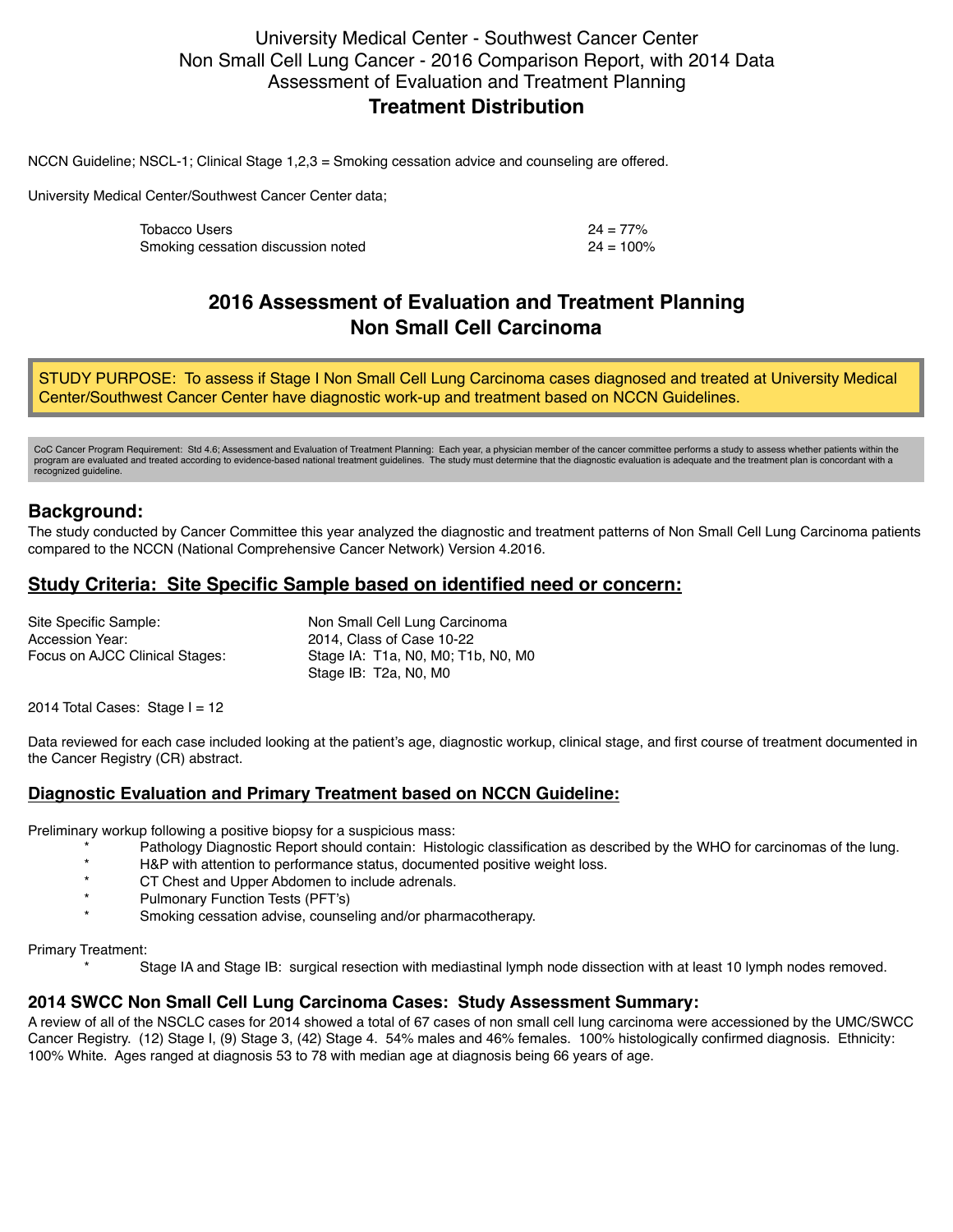#### University Medical Center - Southwest Cancer Center Non Small Cell Lung Cancer - 2016 Comparison Report, with 2014 Data Assessment of Evaluation and Treatment Planning

#### **Diagnostic Workup: H&P NCCN Recommended Data Items and SWCC Rates:**

|           | <b>Performance Status</b> | <b>Documented Wt</b><br>Loss | <b>Tobacco Abuse</b> | Documented<br><b>Tobacco Cessation</b> | Done/<br>PFT's<br>Ordered | Chest/<br><b>CT</b><br>Abd |
|-----------|---------------------------|------------------------------|----------------------|----------------------------------------|---------------------------|----------------------------|
| Stage 1a  |                           |                              |                      |                                        |                           |                            |
| 201400210 | Recorded                  | Recorded                     | Recorded             | Recorded                               | Recorded                  | Recorded                   |
| 201400567 | Recorded                  | Not Recorded                 | Recorded             | Recorded                               | Not Recorded              | Recorded                   |
| 201400910 | Recorded                  | Recorded                     | Recorded             | Recorded                               | Recorded                  | Recorded                   |
| 201400740 | Recorded                  | Recorded                     | Recorded             | Recorded                               | Recorded                  | Recorded                   |
| 201400239 | Recorded                  | Recorded                     | Recorded             | Recorded                               | Recorded                  | Recorded                   |
| 201400309 | Recorded                  | Recorded                     | Recorded             | Recorded                               | Recorded                  | Recorded                   |
| Stage 1b  |                           |                              |                      |                                        |                           |                            |
| 201400095 | Recorded                  | Recorded                     | Recorded             | Recorded                               | Recorded                  | Recorded                   |
| 201400250 | Recorded                  | Recorded                     | Recorded             | Recorded                               | Recorded                  | Recorded                   |
| 201400242 | Recorded                  | Recorded                     | Recorded             | Recorded                               | Recorded                  | Recorded                   |
| 201400615 | Recorded                  | Recorded                     | Recorded             | Recorded                               | Recorded                  | Recorded                   |
| 201400241 | Recorded                  | Recorded                     | Recorded             | Recorded                               | Recorded                  | Recorded                   |
| 201400378 | Recorded                  | Recorded                     | Recorded             | Recorded                               | Recorded                  | Recorded                   |
|           | 100%                      | 92%                          | 100%                 | 100%                                   | 92%                       | 100%                       |

# **H&P NCCN Recommended Data Items and SWCC Rates:**

|           | Diagnostic Histologic<br>Classification | <b>Resection TS</b> | <b>Resection Margins</b> | # LNS Examined | <b>Pleural Involvement</b> |
|-----------|-----------------------------------------|---------------------|--------------------------|----------------|----------------------------|
| Stage 1a  |                                         |                     |                          |                |                            |
| 201400210 | Recorded                                | Recorded            | Recorded                 | Recorded       | Recorded                   |
| 201400567 | Recorded                                | Recorded            | Recorded                 | Recorded       | Recorded                   |
| 201400910 | Recorded                                | Recorded            | Recorded                 | Recorded       | Recorded                   |
| 201400740 | Recorded                                | Recorded            | Recorded                 | Recorded       | Recorded                   |
| 201400239 | Recorded                                | Recorded            | Recorded                 | Recorded       | Recorded                   |
| 201400309 | Recorded                                | Recorded            | Recorded                 | Recorded       | Recorded                   |
| Stage 1b  |                                         |                     |                          |                |                            |
| 201400095 | Recorded                                | Recorded            | Recorded                 | Recorded       | Recorded                   |
| 201400250 | Recorded                                | Recorded            | Recorded                 | Recorded       | Recorded                   |
| 201400242 | Recorded                                | NA no SX            | NA no SX                 | NA no SX       | NA <sub>no</sub> SX        |
| 201400615 | Recorded                                | Recorded            | Recorded                 | Recorded       | Recorded                   |
| 201400241 | Recorded                                | Recorded            | Recorded                 | Recorded       | Recorded                   |
| 201400378 | Recorded                                | Recorded            | Recorded                 | Recorded       | Recorded                   |
|           | 100%                                    | 100%                | 100%                     | 100%           | 100%                       |